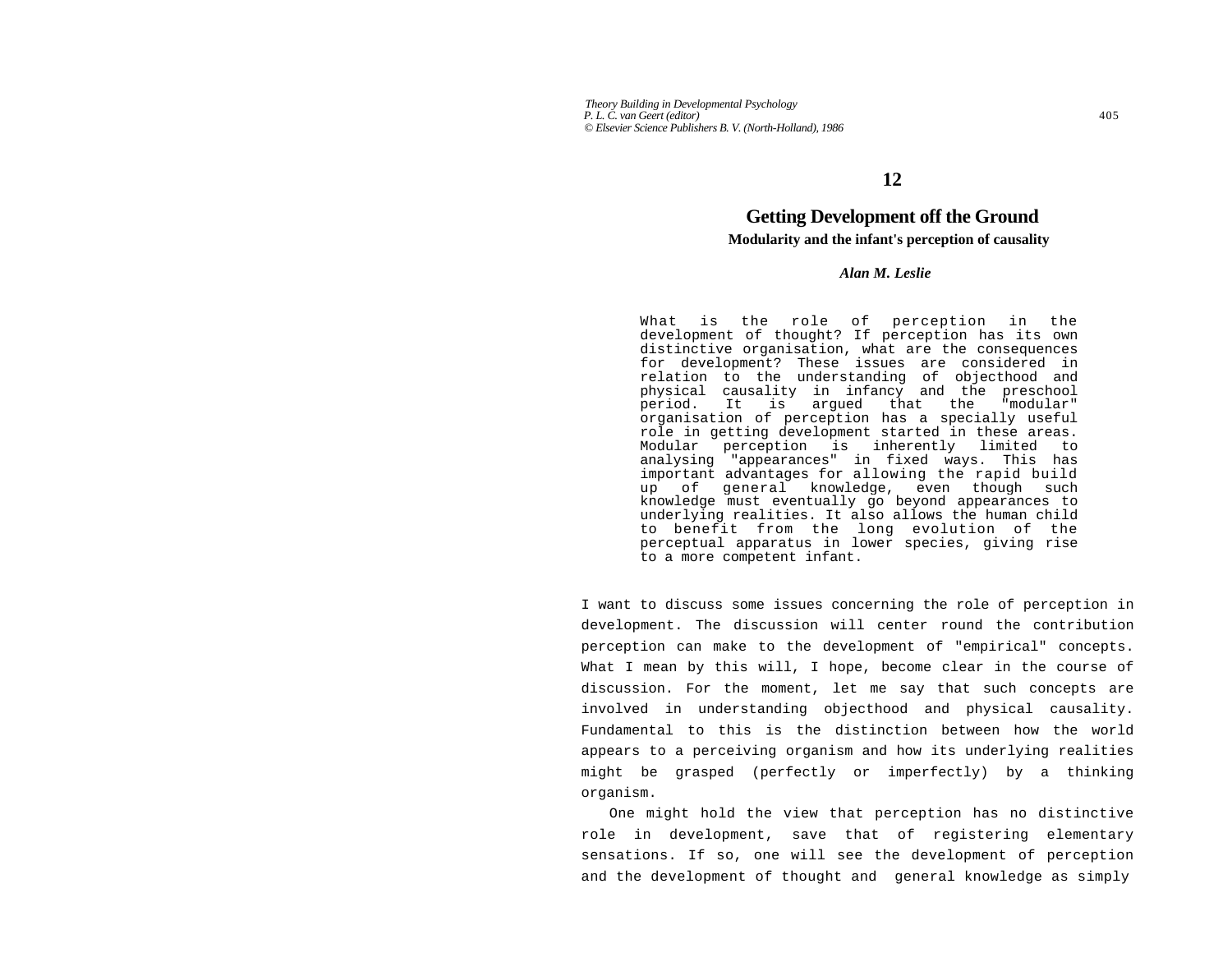different ends of essentially the same thing. This has been the traditional outlook for both empiricist and constructivist positions. A quite different view is that perception has its own distinctive organisation and therefore its own distinctive role in development. On this view it becomes vitally important to investigate what the consequences of perceptual organisation are for development.

### THE ORGANISATION OF PERCEPTION.

One rapidly emerging view is that perceptual processes are to a significant extent impenetrable to cognition (Fodor, 1983; Kanizsa, 1985; Marr, 1982; Ramachandran, 1985; Rock, 1985; Ullman, 1985). This impenetrability may reflect an underlying "modular" organisation. To say that a process is modular is to assert that it is highly independent of other processes both in terms of the information it accesses and the computations it performs.

For example, Marr (1982) argued that the visual process of stereopsis is modular. The main problem in stereopsis is in reconciling two retinal images which are not quite the same. An edge in one image must be put in correspondence with the correct edge in the other image. The processes which do this, however, appear to operate quite early on in the analysis of the retinal array. In particular, they do not have access to, for example, information about the shape of common objects, their function, the likelihood of finding such an object in these surroundings, and so on. Perhaps such information might conceivably be relevant to solving some stereopsis problems. But, even if it is, the module for stereopsis has to do without it. Modules apply their own local solutions to their own limited problems. They perform their task automatically and mechanically with resources which are fixed beforehand. They cannot call for outside help if the going gets tough. The main advantage of such organisation, it seems, is in the speed of computation that can be achieved when complex problems are broken down into smaller parts and dealt with

independently (Fodor, 1983).

Just as there are advantages for the organism in this kind of organisation, so there are inherent limitations. One of the main limitations is that perceptual processes can only deal with appearances and not with underlying realities. This is because "reality" does not always fit into the neat packages allowed for by automatic modular processing (though often it does). This limitation of modularity may explain the existence of perceptual illusions (Ramachandran, 1985; Long & Toppino, 1981). Ramachandran (1985) gives a particularly bizarre example. Under appropriate conditions, we see apparent motion of a light through our own hand, despite conflicting tactile information, commonsense, and even expert knowledge concerning the illusion. Modules for motion perception automatically apply their fixed analyses, returning the results of these procedures without regard for how absurd *or*  contradictory they are. In other words, it is left to cognition to sort out what is "really" there.

Fodor (1983) argues that the processes which are responsible for the "fixation" of our beliefs about what is really there are of a quite different character. These central thought processes can access a vast and in principle unlimited range of information, consider all sorts of possibilities, weigh them up, one against the other, and arrive at conclusions which it can always revise later. But such central processes are unable to influence the activities of the "input modules". This has the advantage of ensuring speedily available information about what is present to the senses and avoids us "seeing" just what we think "ought to be there". But it can also give rise to illusions that simply will not go away!

# THREE EXAMPLES OF EMPIRICAL KNOWLEDGE.

The inherent advantages and limitations of modular architecture in perception will have important consequences for development. Some of these consequences can be seen in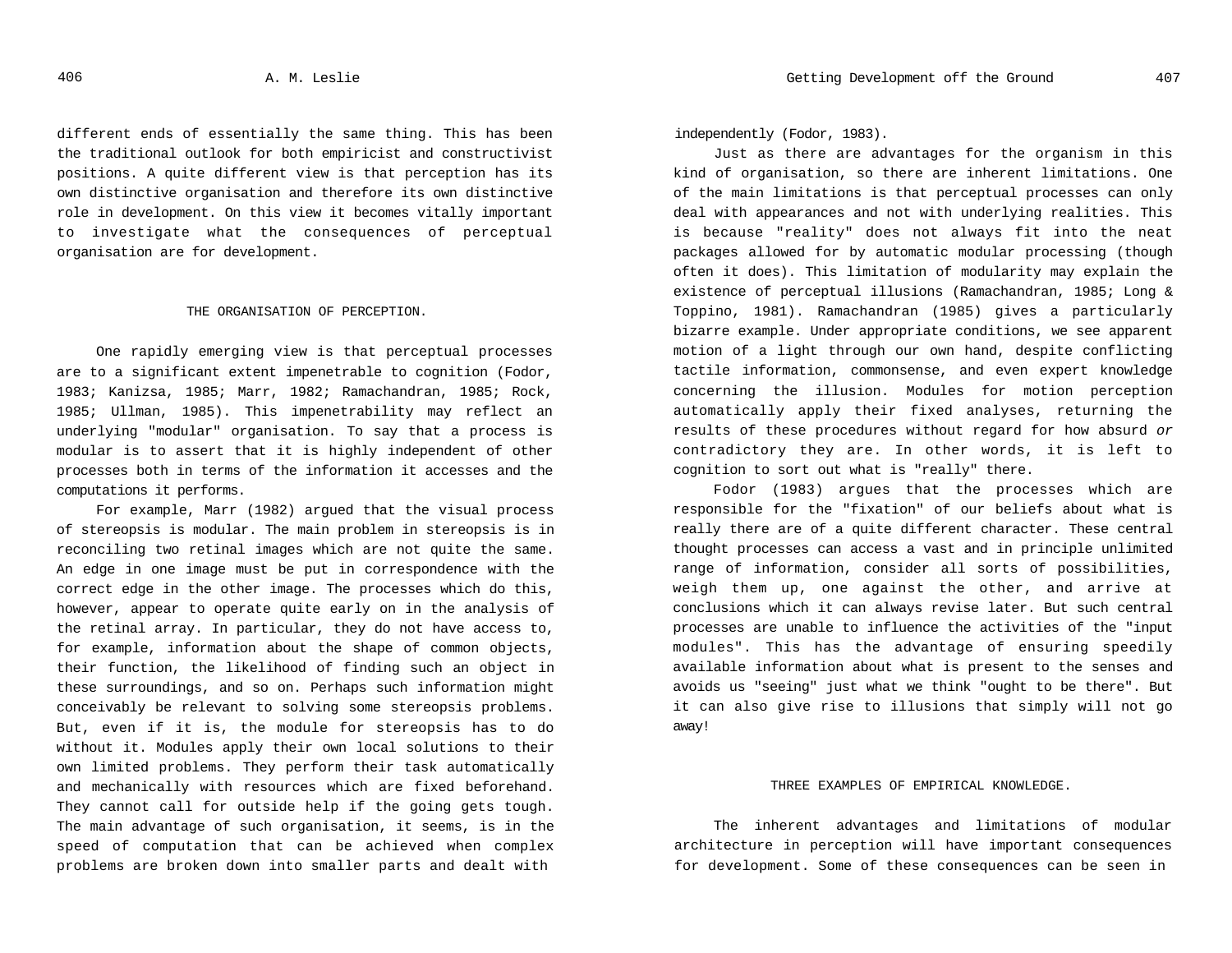408

connection with "empirical" concepts. I shall look briefly at two such concepts: first, the question of what sorts of concrete objects there are in the world; and second, what identity particular objects have as we encounter and reencounter them. Then at somewhat greater length, I shall discuss a third: the question of discovering what causal regularities there are in the world. These questions are faced in particularly vicious forms by scientists, but they are also faced at a more mundane level by quite small children.

# Object Sorts.

One approach to the child's developing understanding of objects focuses upon the learning of rules and definitions. To take one example, having a concept of a dog is equated with understanding definitive criteria for deciding whether an object one. has encountered is a dog or not. Such *a* definition might be in the form of a list of criterial features of "dogginess". The issues surrounding the problems of the nature and formation of concepts are highly complex (see Carey, 1982 and Medin & Smith, 1984 for lucid reviews) and my purpose here is not to enter into that debate nor in particular into more recent versions of the classical approach such as prototypicality (Rosch, 1978) or fuzziness (Zadeh, 1965). I do want to draw attention, however, to the contrast between having a definition for a given type of object, and having something more akin to a theory.

Definitions can be formulated without the benefit of theories. And theories do not always make criteria clear by which to judge whether a phenomenon or object belongs to a given type or sort. In fact, no one knows what the necessary and sufficient conditions are for something to be a dog. If this what a definition is, then no one knows what the definition of dog is (cf. Kripke, 1972; Putnam, 1975).

The good news (especially for dog lovers) is that one does not need to know the necessary and sufficient conditions for being a dog in order to recognise instances of dogs,

mostly with success. Our concept of dog may rule out electro-mechanical dogs without us being able to tell at a glance or even after a lot of study which are dog "androids" (canoids?) and which real dogs. Having a concept of dog implies having some general or theoretical knowledge about the nature of dogs (however partial and inaccurate). This allows us to separate the problem of acquiring the concept from the problem of learning how to recognise instances of it. Indeed, our general knowledge about dogs does not have to play any part at all in our normal processes of recognising instances.

Osherson and Smith (1981) draw a somewhat similar distinction between a concept's core and its identification procedure and suggest that prototype theory (Rosch, 1978) characterises an important identification procedure. Murphy & Medin (1985) use the notion of "theoretical" knowledge in a similar way to that intended here to suggest an organised piece of knowledge about the world. If it is preferred, we can talk instead of encyclopaedic or general knowledge.

We can link all this with the earlier discussion in the following way. The problem of concrete objecthood splits into two major parts. The first concerns the operation of a device for recognising objects (mostly successfully) by applying a set of fixed perceptual tests to perceptual input. It operates as if it possesses a definition for a given object but actually is subject to all the advantages and disadvantages of an input module. It operates fast, is cognitively impenetrable and is inherently limited to appearances. The second part of the problem has to do with a centrally constructed set of ideas, in effect a rudimentary theory, that attempts (often imperfectly) to describe realities underlying appearance (whales are really mammals...). The "attempt" is what is important since describing underlying realities correctly is something that neither nature nor culture could guarantee. The attempt surfaces in the open ended evaluation of hypotheses and in the revisable nature of conclusions reached. Object recognition in contrast may proceed as Marr & Nishihara (1978) have argued in the automatic application of a fixed algorithm. But concepts, as we are thinking of them, belong to central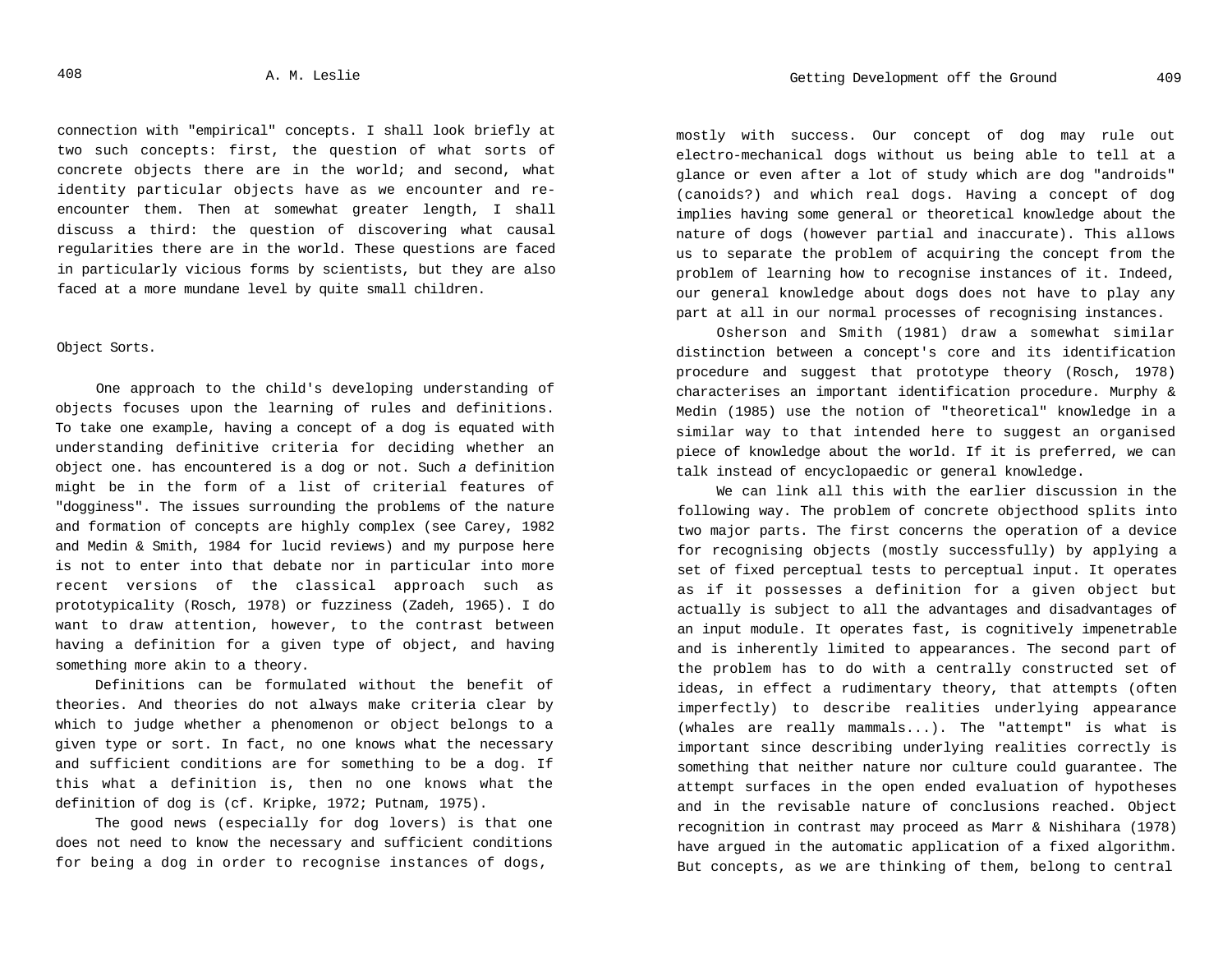processes of thought and have the job of attempting to relate to what is really the case.

# Object Identity.

This sort of picture can be extended to another aspect of concrete objecthood, namely, the problem of object permanence, as Piaget (1955) called it. Again, current approaches have often focused upon the application of internal rules or definitions. For example, Bower (1982; Wishart & Bower, 1983) argues that the infant follows a lengthy developmental path before she can solve the problem of how to tell when an object retains its identity from one encounter to another. For example, a red ball goes out of sight behind a screen and emerges again on the opposite side. Bower and his colleagues have used this and other types of situation to study young infants judgements of the enduring identity of objects.

Bower argues that infants pick out persistent objects by consulting an internal definition of when an object remains the same despite changes (of position etc. ) or alternatively, that the infant applies rules for reidentifying a particular object across successive encounters with it. Spelke (1982) has studied a similar problem concerned with when a stimulus configuration is perceived as a single unified object and when as a set of distinct objects. Again the infant seems to apply a set of fairly complex rules to decide this.

It seems clear that the infant is not addressing the "empirical" version of these questions. Instead, the infant is applying a sophisticated yet fixed and automatic set of perceptual rules and definitions for deciding the identity and unity of objects. I suggest that she computes the apparent Identity of the objects she perceives through the automatic and fast action of an input module. But the question, "Is this object really the same one as before?" is a question the input module can neither pose nor answer. The psychologist does not expect the infant to want first to see what's really going on behind the screen before committing herself to a response. The

infant, like her input systems, responds in a sophisticated way to appearances. Perhaps the three or even two year old has the competence to address empirical questions. "Could this really be my teddy? How could my teddy have got from my house to here? Did mummy bring it perhaps?" These are empirical questions for which there are no predetermined fixed rules for getting the correct answers.

# Causality.

Understanding cause and effect raises a similar dichotomy between input analysis and empirical reasoning. Current approaches suggest that the child picks out causes and their effects from the stream of events by consulting a "tacit definition of cause-effect relations" (Bullock et. al., 1982) or by applying "rules of causal attribution" (Shultz, 1982).

Recent evidence shows that 3 and 4 year olds use a number of rules in their selection of a cause for a given event including covariance, temporal priority, temporal contiguity, spatial contiguity and so on. The child gives different weights to these different rules in different situations: in some, spatial contiguity will have more emphasis than temporal contiguity, while in other circumstances spatial contiguity will just be ignored (Bullock et al., 1982; Shultz, 1982). Three year olds can select a cause on the basis of a minimal covariance pattern (AX, B, ABX = A cause X). But even more interestingly these same children will change their minds when given mechanical information that contradicts the selection of the covariant event (Shultz, 1982). Thus, previous conclusions can be revised and in a way that contradicts appearances.

Even the young child seems to be trying to understand the event sequences as plausible mechanisms (Bullock et al., 1982; Bullock, 1985). The "rules" of causal attribution are not used literally as rules to rigidly and definitively specify a cause. They are perhaps "rules of thumb" or heuristics to suggest a plausible hypothesis. Such hypotheses even when initially confirmed remain revisable if further considerations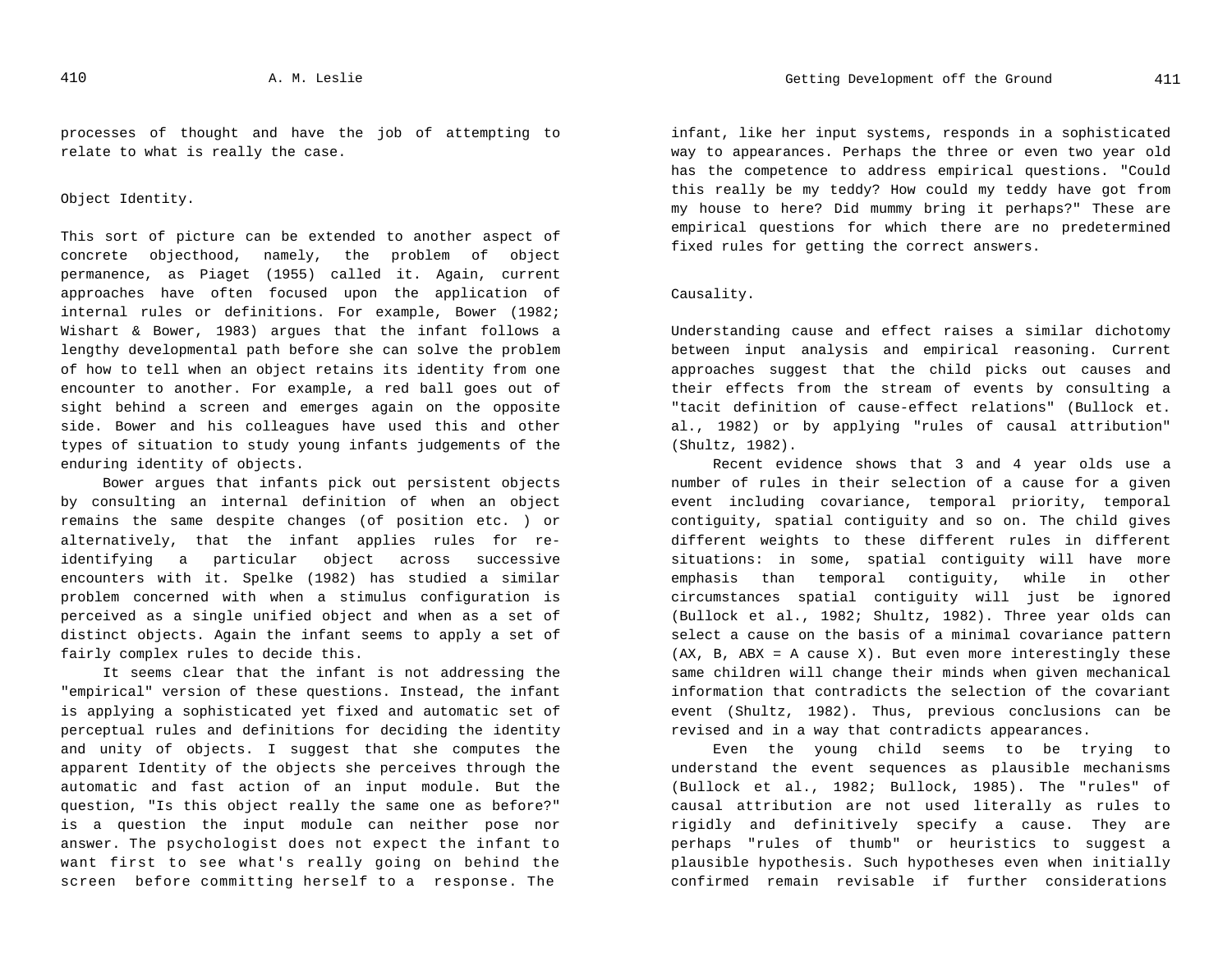crop up. Processes of this sort have the characteristics of the central processes that Fodor describes. Unlike input modules, they are sensitive to encyclopaedic or general knowledge and their conclusions remain revisable and tentative. But, of course, general knowledge is one thing small children are desperately short of.

The problem in talking *of* "rules of causal attribution" or of a "definition of cause-effect relations" is that it can not be taken literally. There is literally no such thing. If there was a definition or set of rules for causality then there would also be a mechanical procedure for carrying out empirical investigations. There would be a fixed and specifiable way for determining the causal structure of the world and therefore a mechanical or formal procedure for doing science. If there was such a thing, we could guarantee the "truth" of the answers we receive from it simply by making reference to the fact that we had faultlessly followed the procedure.

To think, then, of the child's development as requiring him to learn or employ causal rules or definitions could be misleading. On the other hand, flexibility, uncertainty and a willingness to change one's mind could all be symptoms of a genuine empirical approach to underlying reality.

However, some parts of human processing do appear to operate as if empirical questions can be settled definitively by applying fixed tests. These are the input systems. Input systems provide "take it or leave it" descriptions of appearances. Central processes inherit these descriptions and evaluate them in the light of further considerations. Although they operate in a quite different way, the input systems speak the same "language" as the central processes. Their descriptions categorise and identify objects and propose causes and effects. This is why input systems sound as if they are empirical.

412

#### THE ONE-SIDED DIALOGUE.

Two Dialogues.

Allow me to illustrate these ideas in terms of dialogues between input systems and central processes. Object Recognition: a tree.

Input Systems: "That's a tree"

Central Processes: "Hang on, this is a desert. Trees don't normally grow in deserts. Let's see about this!" (Goes up close to have a look at the "tree") Input Systems: "That material is plastic" Central Processes: "So I was right, it's not a tree! ' (Walks away, then looks back) Input Systems: "That's a tree" Central Processes: "No it's not, it just looks like a tree"Input Systems: "That's a tree"., etc. Re-identifying Particular Objects: My pen. Input Systems: "That's my pen" Central Processes: "It can't be. It's the Professor whohas it. I didn't give it to her and she would never steal. "Input Systems: "That's my pen" Central Processes: "It can't be - it just looks like my pen" Input Systems: "That's my pen"

Causality: Michotte's illusion.

Michotte (1963) discovered that adults would report seeing a causal interaction between two entities despite the fact that the stimuli used were just pencil marks on paper or coloured lights projected on a wall. The adult observers knew full well how the displays were made and thus knew that there was no question of real objects really causing one another to move. But, as in the example of a light going through a hand,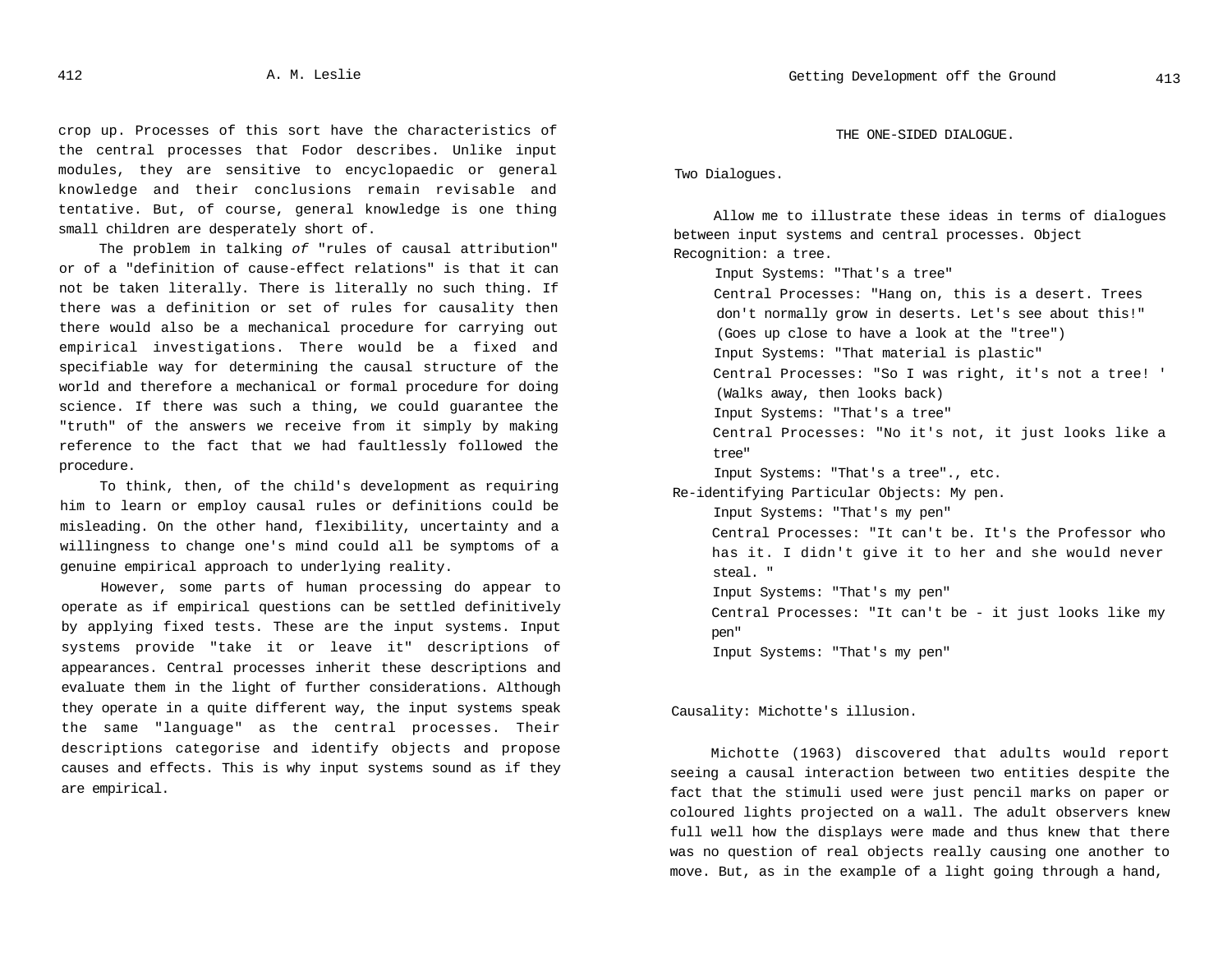their knowledge and reasoning powers did nothing to prevent the illusion. Over and over again, the causal illusion was obtained, unaffected by the subject's knowledge. I leave it to the reader to construct the dialogue for this one.

I suggest that Michotte's causal illusion results from the operation of an input module. The module applies a fixed algorithm and has access to only very restricted information, probably operating fairly early in the analysis of motion. Nevertheless, it can give outputs in an "abstract" causal code. Before considering the possible developmental role of such a module, I want to summarise briefly results from a series of experiments on six month old infants that are beginning to indicate that this module might be in place and running that early.

All the experiments measured the infants' visual attention to cinematic stimuli using an habituation dishabituation of looking technique (Leslie, 1982b, 1984a, 1984b, 1984c; Leslie & Keeble, forthcoming). This widely used technique allows one to measure the recovery of the infant's interest following a change in a stimulus that has become familiar to the infant. From the patterns of renewed interest discernible over a number of experiments involving different kinds of stimulus comparisons, it is possible to begin to make inferences about the ways in which the infant is internally representing and comparing the events presented (Leslie, 1982a, 1984b). Thus, one can make hypotheses about the kinds of structural descriptions the infant is assigning the various events.

A red brick glides across a table top and appears to impart its motion to a stationary green brick by colliding with it. In this direct launching the first brick appears to make the second one move. If a short interval of say half a second is interposed between impact and the reaction of the second brick, this impression of direct causality is lost. Infants around six months are sensitive to the difference between the continuity of motion in direct launching and the discontinuous motions in the delayed reaction sequence (Leslie, 1982b).



FIGURE 1: Illustrations of the event sequences used to test infants' ability to parse submovements in direct launching. The white square represents the red object in the films used and the black square the green object. Each sequence lasts approximately 3 seconds including the stationary periods at the beginning and end. For more details the reader should consult the appropriate reference given in the text.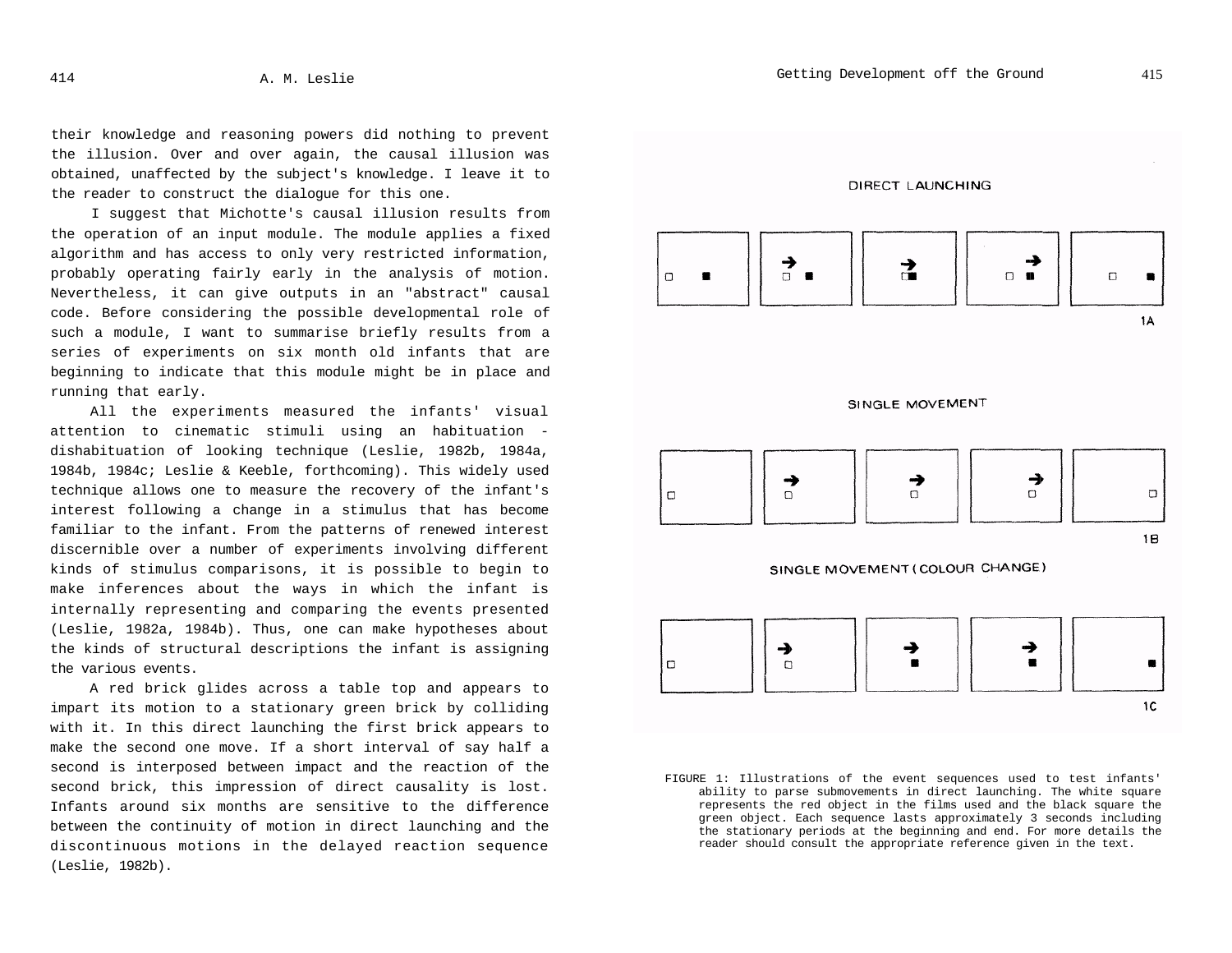But can they distinguish the submovements in the continuous direct launching or is it perceived simply as a single unanalysable "whoosh"?

Leslie (1984c) reasoned that if direct launching was for the infants an event with internal structure (i. e. composed of submovements), then reversing the event should alter that structure. The amount of recovery to this reversal could then be compared with the recovery produced by reversing an event with no internal structure (i. e. a single movement made by a single object). One group of infants was habituated to a direct launching event (see Figure la) shown over and over again in a single direction. Meanwhile another group of infants was habituated to a sequence in which a single red brick moved from one side of the screen to the other, again in a single direction (Figure Ib). Having reached a predetermined criterion of habituation, the film the infant had been viewing was reversed by the simple expedient of turning the projector into reverse. Now the objects moved in the opposite direction to before. For the single object group this is the only resulting change. But for the direct launching group the relative order of the submovements is also changed (red first to green first). If, then, this direct launching group distinguished and remembered the submovements, they should recover their interest more. The results indeed showed significantly greater recovery in the direct launching group.

A further experiment showed that direct launching was highly discriminable from another single movement event in which the object changed colour from red to green around the position where impact takes place in direct launching (Figure Ic). Direct launching is not simply perceived then as <sup>a</sup>"whoosh" with a red beginning and a green ending.

Incidentally, these findings also show that the infants do not have to rely simply upon their pattern of eye movements for encoding these events, since both direct launching and a single movement event are tracked smoothly by infants (Borton, 1979). We can conclude then that the six month old is capable of a true perceptual encoding for the submovements in these events (Leslie, 1984c).



FIGURE 2: Illustration of the event sequences used to test infant's encoding of the relationship between the sub- movements. The nature of the stimuli is outlined in the legend to Figure 1.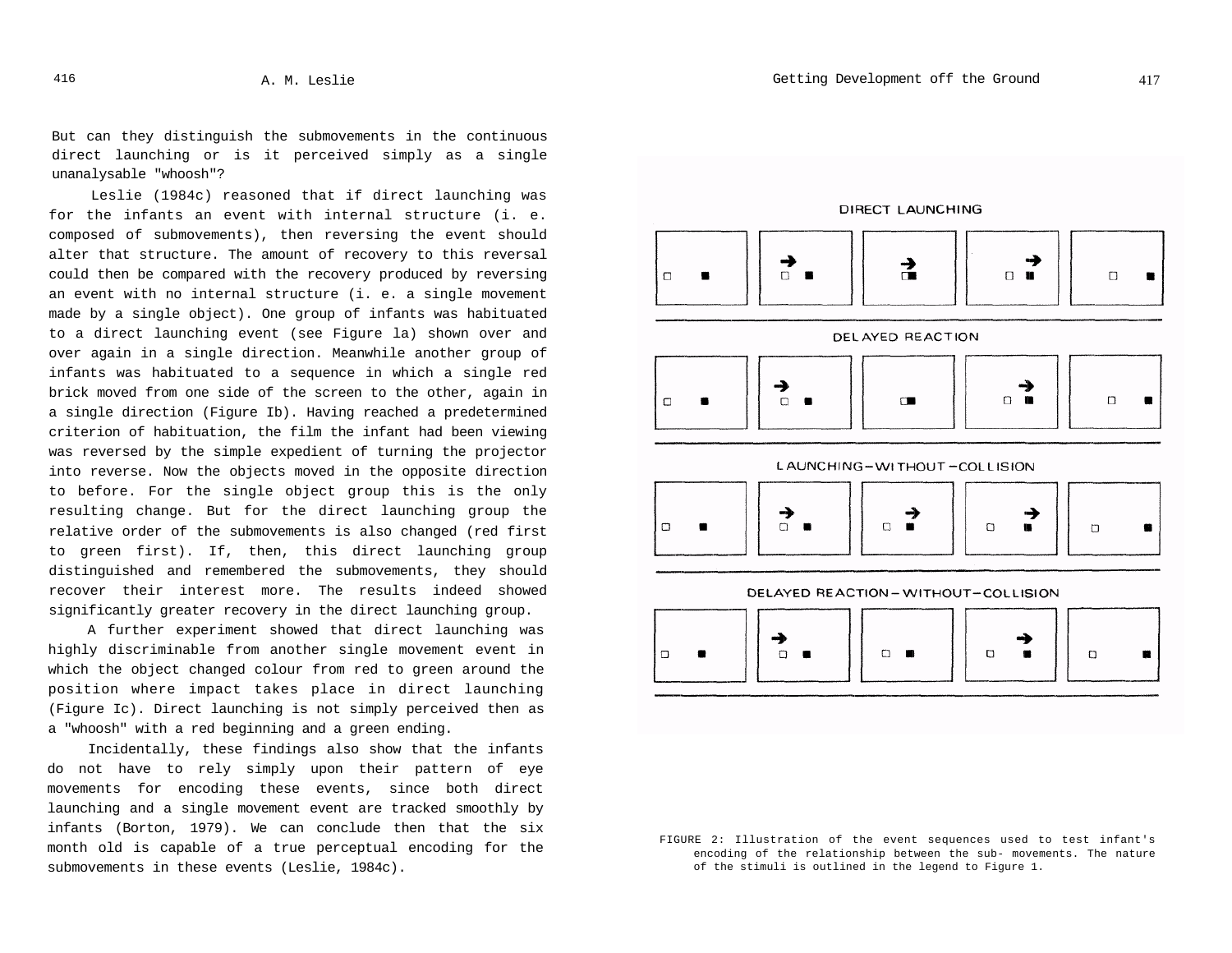Infants perceive internal structure in direct launching. But what kind of structure? Leslie (1982b) suggested two alternative hypotheses. The first was based upon the classical analysis of causality provided by the Scottish Empiricist Hume (1740). This was that infants would encode the spatial and the temporal relations between the submovements as two distinct and independent features (or orthogonal dimensions).

The second competing hypothesis was derived from Michotte. This was that the infant's recovery of interest would depend upon whether the two sequences contrasted in apparent causality or not. Direct launching is the only sequence that should appear causal out of those shown in Figure 2. A comparison of it with any of the others should produce more recovery than a "Hume-equivalent" comparison not involving it. For example, in going from causal Direct Launching to non-causal Delayed Reaction-without-collision both the spatial (contact/no contact) and temporal (delay/no delay) features change. In going from Delayed Reaction to Launching-without-collision both these features change too (the reader can check this in Figure 2). But with this latter pair neither sequence should appear causal. According to Michotte's but not Hume's hypothesis then, there should be more recovery with the causal change pair.

The results supported Michotte's hypothesis: the Direct Launching group showed greater recovery despite the fact that the contrast seen by the Delayed Reaction group was by Hume's hypothesis exactly equivalent (Leslie, 1984c: Experiment 2).

However, if it was the apparent causality of direct launching that was really producing this effect then direct launching should prove more contrastive in other comparisons as well. For example, in direct launching versus delayed reaction (delay change) there should, be more recovery than in launching-without-collision versus delayed reaction-withoutcollision (also delay change). And so too for the comparisons involving the equivalent changes in the spatial feature. But here the results failed to support Michotte.

Each sequence was discriminable one from the other, but there was no indication that direct launching had a "special"



FIGURE 3: Theoretically possible 2-dimensional similarity space for the following stimuli:  $DI =$  direct launching:  $L-w-c =$  launching-withoutcollision;  $DR =$  delayed reaction;  $DR-w-c =$  delayed reaction-withoutcollision. A similarity space can be used to predict subjective similarity between members of a stimulus set. Predictions are made by measuring the distance between the points representing the stimuli. The closer two stimuli are to one another, the more subjectively similar they should be.

status (Leslie, 1984c: Experiment 3).

Suppose Hume's hypothesis was reformulated as two orthogonal dimensions instead of two binary features. One axis would represent the size of the spatial gap, while the other axis, orthogonal to this, would represent the size of the temporal gap or delay. Would this better explain the results? Perhaps the size of the spatial gap used did not equal the size of the temporal gap. Is this a problem for these results?

In fact, it is not. A glance at Figure 3 shows why. Direct launching with zero spatial and temporal gaps lies at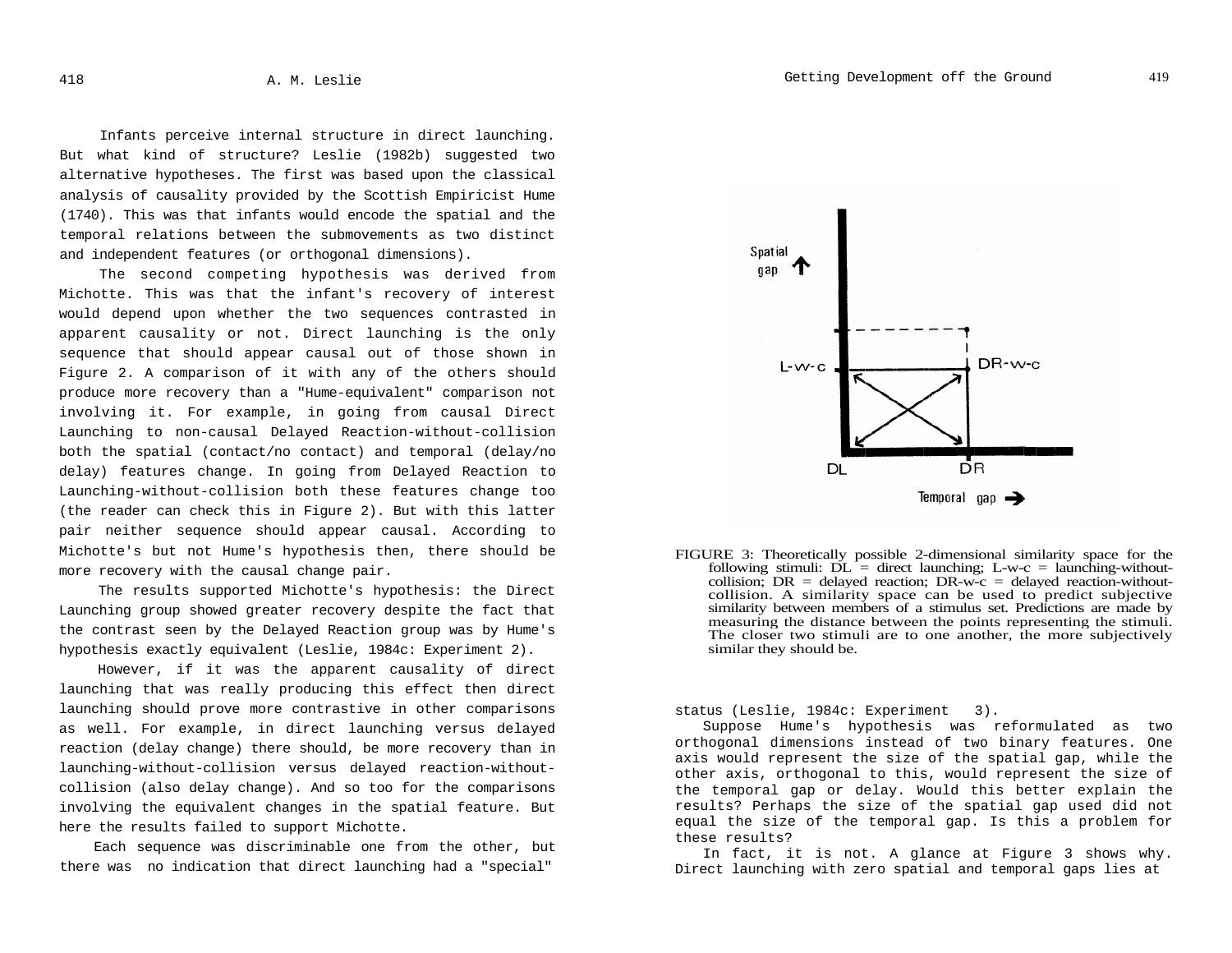the origin of the two axes. Launching-withoutcollision will be somewhere along the X-axis, and delayed reaction somewhere along the Y-axis. Delayed reaction-without-collision is diagonally opposite direct launching. If this graph has any psychological reality, we could use it to predict the amount of recovery a given pair of films will give rise to. The rule would be to measure the distance between the points representing the sequences. The greater the distance between them, the more subjectively dissimilar they are, and the more dishabituation of looking we expect. In the special case that the spatial gap exactly equals the temporal gap, the resulting space will be a square. In all other cases it will be a rectangle. Either way, the diagonals ought to be equal. This was not what was found. Analysis also showed that there was no interaction between dimensions (Leslie, 1984c). The results thus contradict a space with 2 dimensions.

In fact, the results can neatly be described by a similarity space consisting of a single dimension (see Figure 3). This single dimension can be interpreted as representing the degree of spatiotemporal continuity between the submovements, i. e. the sum of the values in the two dimensional space. We are currently testing predictions from this new hypothesis.

In a more recent study (Leslie S Keeble, forthcoming), we controlled for differential changes in spatiotemporal properties so that we could better isolate causal properties. To do this we returned to the technique of reversing events. One group (causal) was habituated to direct launching, while another group (non-causal) was habituated to delayed reaction. After reaching criterion, both groups were then tested on the same films respectively but shown with the projector running backwards (see Figure 4). The reasoning was as follows. Reversing either event will change it from moving rightwards to moving leftwards and from red moving first to green moving first. Both will reverse spatiotemporal direction. But if direct launching is seen as causal, reversal will also change its causal direction. From red cause, green effect it will go to green cause, red effect.



FIGURE 4: Illustration of the stimuli used to test infants' perception of causal direction with spatiotemporal direction controlled for.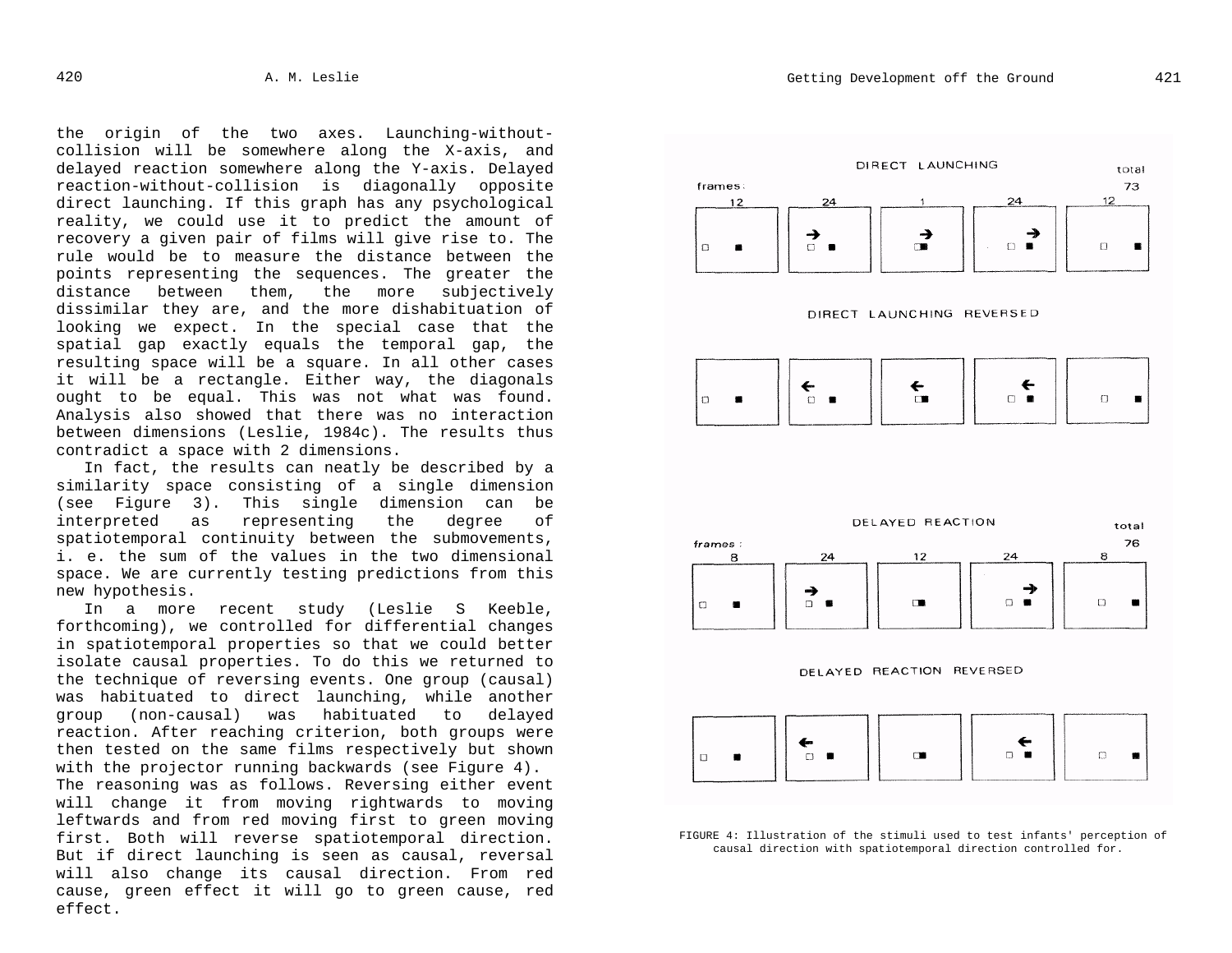So, if infants perceive causal direction only in direct launching and not in delayed reaction, they will be differentially sensitive to its reversal.

This is just what we found in two separate experiments (Leslie & Keeble, forthcoming). In both, infants recovered their looking more to the reversal of direct launching than to the reversal of delayed reaction. The six month old seems to perceive a specifically causal property of this event. We have already seen from the studies discussed above that direct launching is not simply "better" remembered than delayed reaction. Instead there seems to be a. causality factor that increases the importance either of spatiotemporal direction or of the entities' causal roles. This factor appears to be distinct from the gradient discussed earlier since a sequence in reverse will have the same degree of continuity/ discontinuity it has when played forward.

The point of making these detailed studies is to arrive at precise ideas about the kinds of structural descriptions for events the infant visual system can generate. So far these seem to include:

(1) parsing of submovements;

(2) encoding of degree of spatiotemporal continuity between the submovements;

(3) encoding of causal direction in direct launching. This is beginning to look rather similar to Michotte's causal percept. I would now suggest that the same input module is involved in Michotte's causal illusion in adults and in these results with infants. It is possible, in other words, that the module develops very little or not at all from 6 months to adulthood.

# A WORKING HYPOTHESIS

The working hypothesis that my current studies are bent on testing is illustrated in Figure 5. The basic idea is that the origins of our understanding of causality lie, at least in part, in a fairly low level visual mechanism. This mechanism may be modular in nature and take its input from lower level processes of motion perception. For example, Restle (1979) outlines a model of how two dimensional motions may be coded in the visual system, extending the work of Johansson (1950, 1973). Representations of motion amplitudes, phases, orientations and so on might be the input to the mechanism we are hypothesising. This mechanism will then have the task of producing higher level descriptions of the spatiotemporal properties of the event configuration and, in the right cases, a description of (apparent) causal structure. Such higher level descriptions then constitute output, to be processed further by the visual system or passed to central processes.

One feature of the model in Figure 5 is that the module computes multiple representations for the same event, each more "abstract" than the one before. A higher level description is computed from a lower one. Thus, given two motions forming a launching event, the spatial and temporal relations between the sub-motions are computed and represented independently. I have to say immediately that there is still no evidence for this level in infants. The reason it appears in the model is that first, I think it a reasonable guess as to how the next level (for which there is evidence) is computed i. e. as a sum of the spatial and temporal gaps identified at the first level and second, I have the hunch that given simultaneous presentation of Launching-withoutcollision and Delayed Reaction infants would have no trouble discriminating them. We are starting studies now to look at this possibility.

We have already discussed the evidence for the second level. Further studies are testing this predictively but it is too early at time of writing to say how these will turn out. At least it is easy enough to see what the point of such a level would be, offering a succinct description of launching and its variants. The third level is postulated on the basis of the findings of differential sensitivity to reversal of direct launching. Description at this level would only be computed for those events having some high degree of continuity. Perhaps causal roles are described at this level.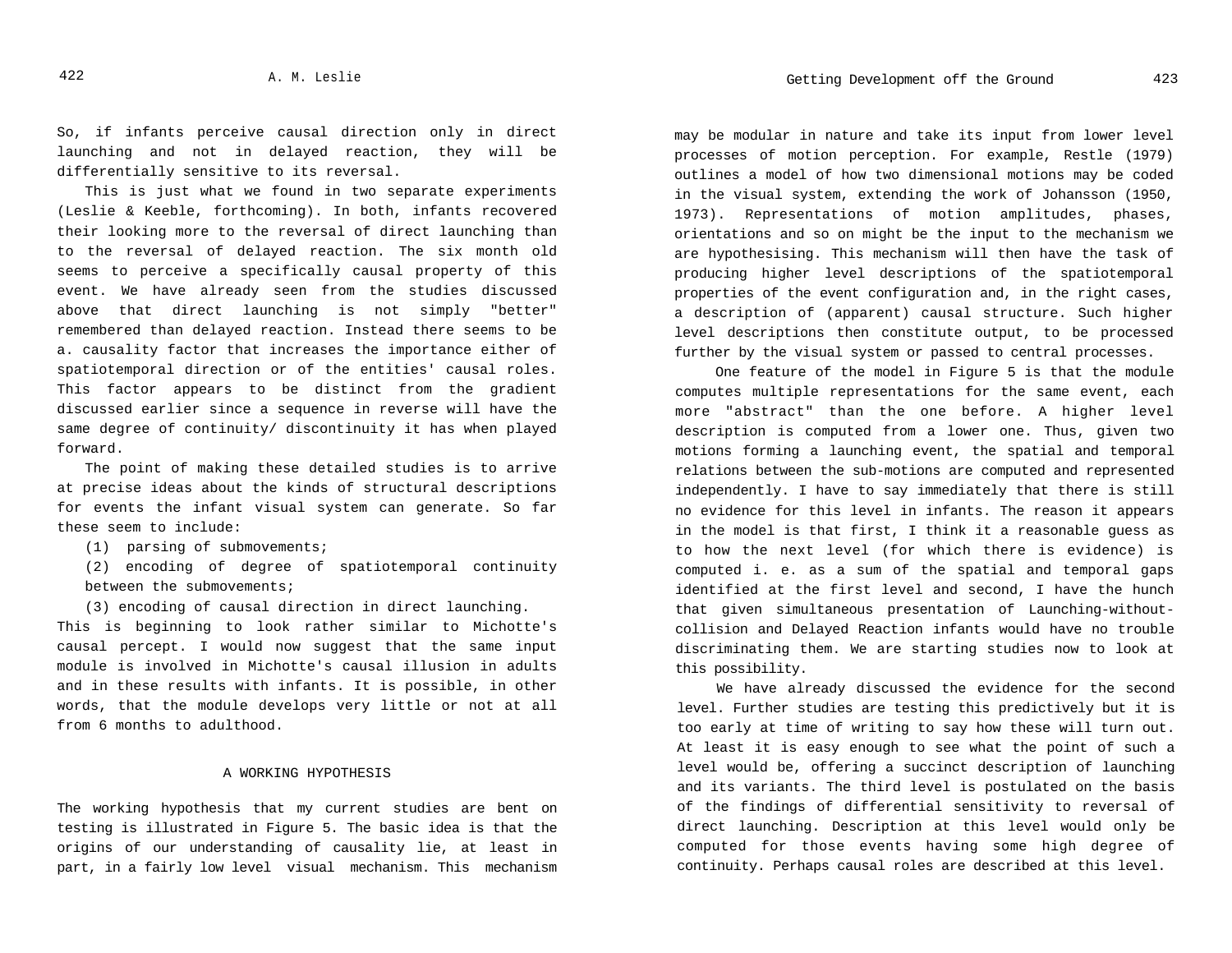

FIGURE 5: A working hypothesis: three levels of representation for direct launching computed by an input module functioning in infancy. \* Notenot the English word "CAUSE"!

Getting Development off the Ground  $425$ 

Again current studies are investigating this.

I find it useful to think in terms of such a mechanism in order to be as definite and precise about its properties as possible. I have come to realise that there are many plausible ways of describing launching type events. In experimental investigation we try to discover which descriptive systems the infant's visual system employs. There are other questions too. For example, what is the information in these events that visual analysis picks up? What are the lower level descriptions of motions that are used by the module we have postulated? And of course there are questions regarding the consequences for development the operation of this module may have. It is to this question that we turn next.

# MODULARITY: GETTING DEVELOPMENT STARTED.

We saw that one of the advantages of breaking perceptual processes down into modules is the speed of computation which is possible. Applying limited resources to a given task means that solutions are found fast, even if, from a wider perspective, the "solution" may sometimes be defective or even bizarre. Rigidly limiting the resources also means that the module is impenetrable to cognition and general knowledge. This impenetrability has one other advantage which nature may have exploited in designing an organism like us whose development involves a large information gain. The lack of influence by general knowledge and reasoning suffered by a perceptual module enables it to operate quite happily in the absence of general knowledge and reasoning ability. And this, of course, is essential for a mechanism that has to operate very early in development, before there is general knowledge or reasoning ability.

Indeed, a mechanism which can operate independently of general knowledge to provide interlocking descriptions of the environment would be very handy for producing development. This may be the crucial point of modularity. Clearly, there would have to be other learning devices that could take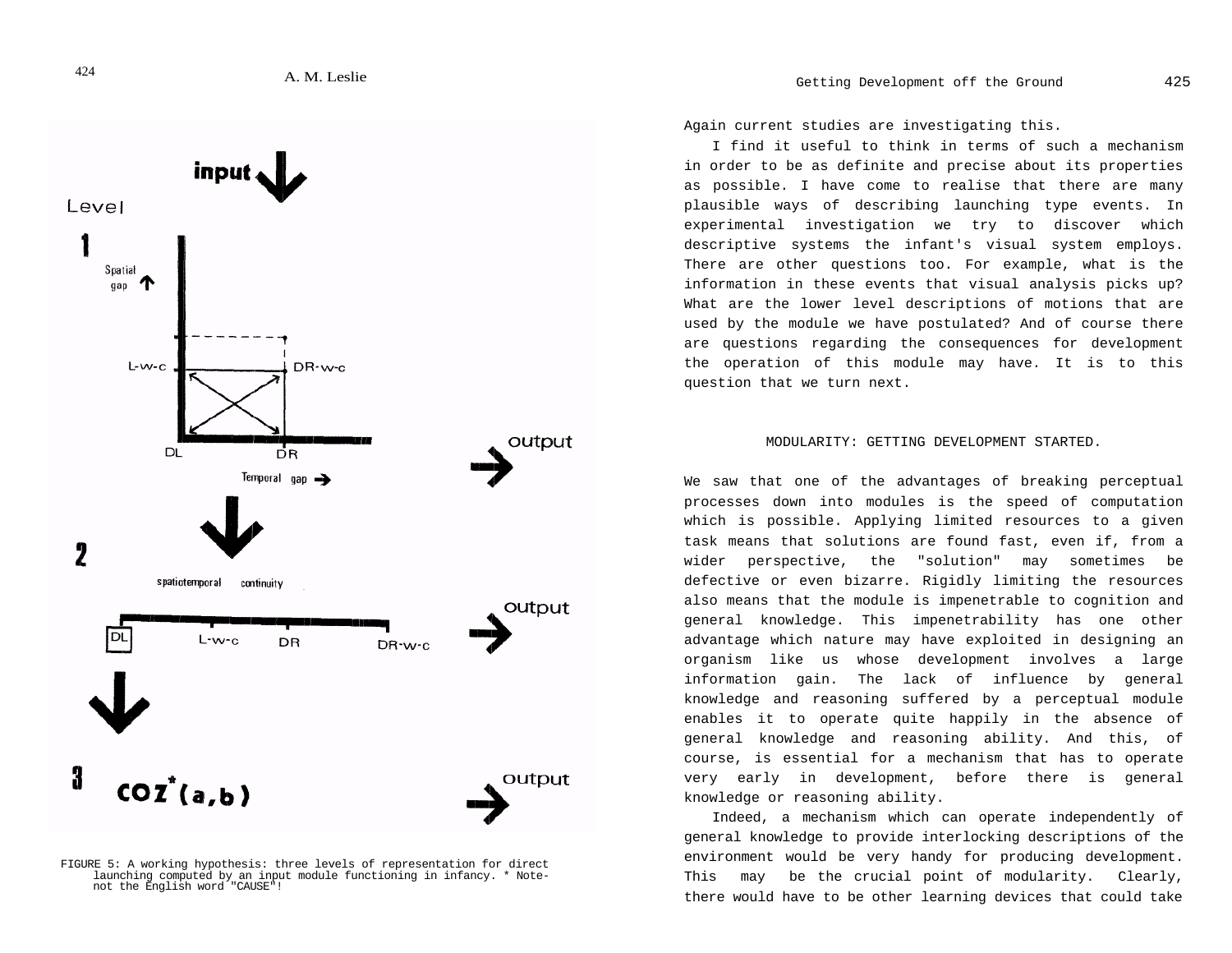advantage of the descriptions provided by such mechanisms. Ideally they should go beyond the description of appearances and place such descriptions in wider contexts of knowledge and resources. But for solving the problem of getting a little general knowledge in the first place and of thus getting development, off the ground, modular perceptual devices are ideal.

As we have seen, there is a good sense in which, though they may be computationally highly sophisticated, perceptual modules perform "tricks", mimicking empirical descriptions of the world without really understanding what is going on. This characteristic of modules may be of central importance in allowing them to be biologically predesigned and built in. Their presence in infancy may give the appearance of specific innate knowledge (of particular causes, for instance). In fact, their function is to allow the process of acquiring knowledge to get started.

Thus, the module we postulated above for the perception of launching can provide "knowledge" about causal interactions without really knowing what a cause is. For the module a "cause" is just what the module says it is. But this may be just enough to get causal development off the ground.

There are a number of ways in which this mechanism could promote development. For example, although the submovements in all the sequences I used covaried equally and perfectly the infant was able to distinguish direct launching, for instance, from delayed reaction. The perceptual mechanism could therefore help in sorting causally connected events from those which merely covary or are just coincidental. It could also play a role in picking up kinetic properties of events (Kaiser & Proffitt, 1984; Todd S Warren, 1982). Visible causal chains could be followed and distinguished. All these things are important for understanding the mechanics of events and for providing thought processes with initially plausible hypotheses about them. The module could tell central processes "A COZED B". Central processes could then begin the abstraction of causal regularities by asking questions such as, do A's always cause B's? under what further circumstances?

what are the properties of A's such that they cause B's? and so on. In other words, the output of this module may provide the starting point for the development of some of the preschooler's causal "theories", in the sense intended earlier.

### PERCEPTUAL MODULE VERSUS CENTRAL "THEORY".

The view that perception has a special and distinct role in development brings into sharp focus the following issue. Given that we can identify and describe a particular early competence, what aspects of it are due to the operation of input modules and what to the elaboration of general knowledge? How does the nature of perceptual descriptions influence the construction of central "theories"?

I have been arguing that a part of the child's causal competence is due to an input module. I have argued this on the basis that there is evidence suggesting that young infants are subject to a similar causal illusion as adults. On the one hand, the existence in adults of a perceptual illusion is prima facie evidence of impenetrability (and thus perhaps a module) and on the other hand it seems unlikely that a six month old would have such a percept by virtue of general knowledge and reasoning.

Findings that general knowledge and/or individual differences may play some role in the adult percept (Beasley, 1968; Gemelli & Cappellini, 1958) may simply indicate thatverbal reporting of introspections in adults is not the best way to test the properties (or existence) of this module. Such reports are certainly open to "contamination" in various ways by general knowledge and attitude. Some of the rather "flowery" descriptions obtained by Gemelli S Cappellini (1958) underline this and Beasley's (1968) technique of getting subjects to write down their descriptions may not help either.

On balance, then, it is reasonable to suggest the existence of a common mechanism which explains both the infant and at least the basic adult phenomena.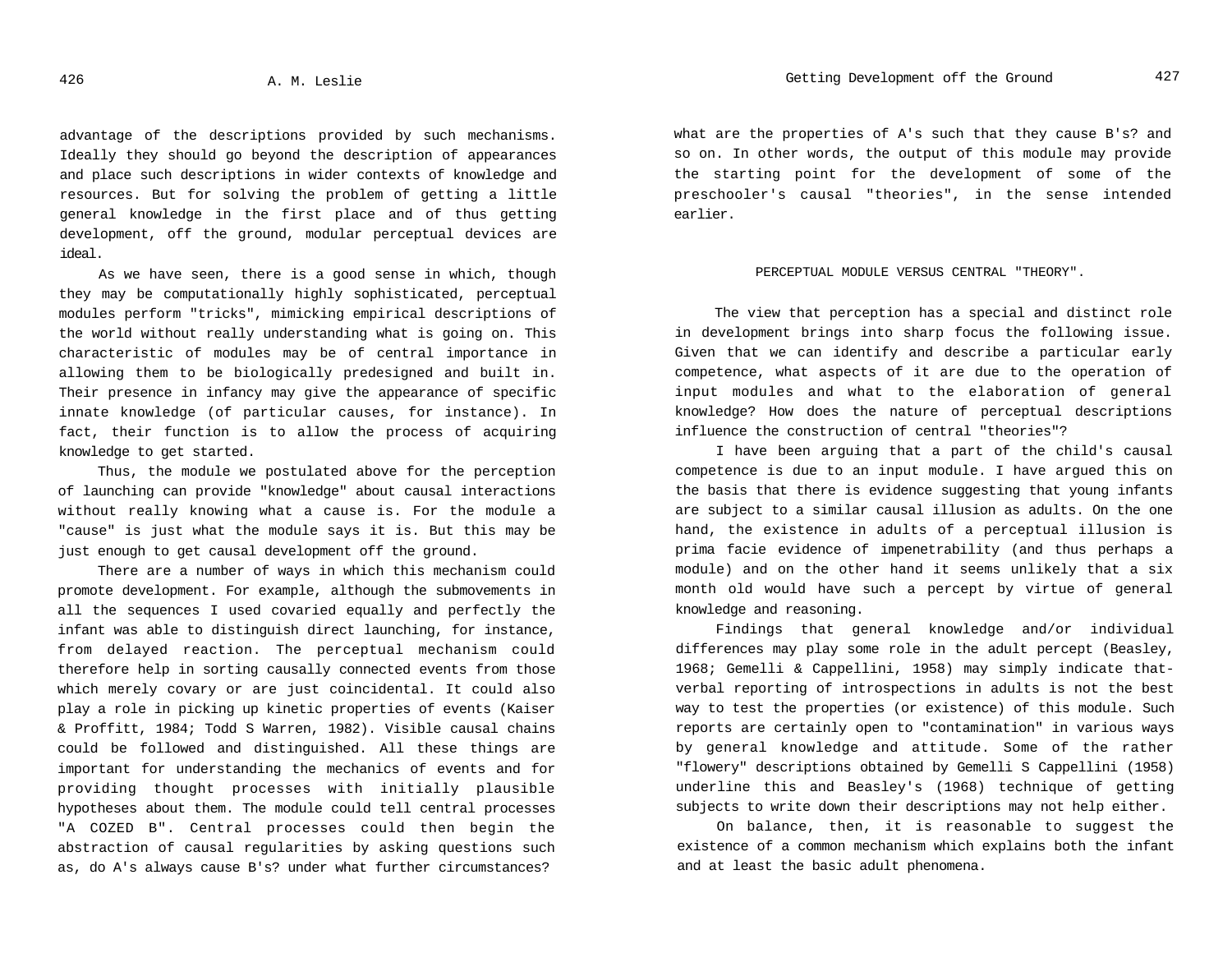These arguments and evidence are hardly conclusive but they are, I submit, at least worth taking seriously, especially if lessons learnt from them can be applied to understanding other infant competences (e. g. perception of numerosity (Starkey, Gelman & Spelke, 1983), of musical structure (Trehub, Bull & Thorpe, 1984), perhaps of faces (Maurer, 1981), and so on).

What I now want to do is briefly consider the issue of perceptual mechanism versus central "theory", bringing in some other causal events to contrast with launching.

Gruber, Fink s Damm (1957) studied (adult) perception of an event in which *a* "bridge" collapses. The bridge consisted of a vertical bar supported by two upright posts. When one of the posts was removed the bar would collapse depending upon whether or not the experimenter switched off an electromagnet that was actually responsible for the bar staying up. Gruber et al. manipulated the time interval between removal of the post and collapse of the bar, asking subjects to describe their impressions. As the time interval between removal and collapse was increased, subjects reported a causal link between the two less and less often. This seemed to be a direct analogue for the effect of increasing delays between impact and reaction in Michotte's launching effect.

But is it? Gruber et al. also found that a subject's temporal threshold for a causal judgement was increased by watching a series of trials with very long delays, but decreased by watching a series with no delay. This was interpreted as an effect of experience on an "immediate" perception. Powesland (1959) replicated this result. But when he made a similar study of launching there was no effect of simply watching a series with long or short delays. The temporal threshold for a causal impression remained unchanged (Powesland, 1959). Here then is an interesting difference between the perception of causality in the bridge collapse situation and in launching.

Keil (1979) used a very similar set up to Gruber et al. (1957) with a bar apparently supported by two posts but actually held up by an electromagnet. However, Keil was

interested in the understanding of support and balance that 18 month olds have. Using a surprise measure, he found that the infants were clearly surprised when the bar did not collapse after removal of both supports (they were not surprised when it did). Keil interpreted this as showing that the infants had already come to expect the collapse of an unsupported object. However, the infants were not surprised at the non-collapse of the bar after the removal of a single support, even when the unbalanced nature of the bar was accentuated. Keil argued that while the infants had come to anticipate the outcome of a no support situation, a single support would suffice and the importance of balance to the outcome was not appreciated. Even 30 month olds still did not seem to appreciate the nature of balance. Keil argued that the infant had acquired a rule of inference such that no support implies collapse. Collapse, on the other hand, does not imply previous lack of support (none of the children were surprised when the bar did collapse in the balance situation).

If Keil is right, then the appreciation of support and balance involves the learning of inference rules. The perception of this causal situation then involves an important element that goes beyond the operation of input systems. This would help to explain the results of Gruber et al. (1957) and Powesland (1959) discussed above. The bridge situation and launching may differ in that one involves an (over-learned) central inference, while the other is a direct perception.

Of course, it might well be that the learning of this bit of general knowledge, this inference rule, is promoted by an input module of the right sort, perhaps even the module for dealing with launching. We need a detailed understanding of the relevant input mechanisms and the sorts of descriptions they produce for thought processes. This will provide *a* good starting point for the study of the central learning processes themselves. In fact, I can't think of a better one.

Finally, I raise briefly some other findings on six month olds' perception of a hand picking an object up (Leslie, 1982, 1984a). I do this to draw attention to the issue of development within modules versus central learning.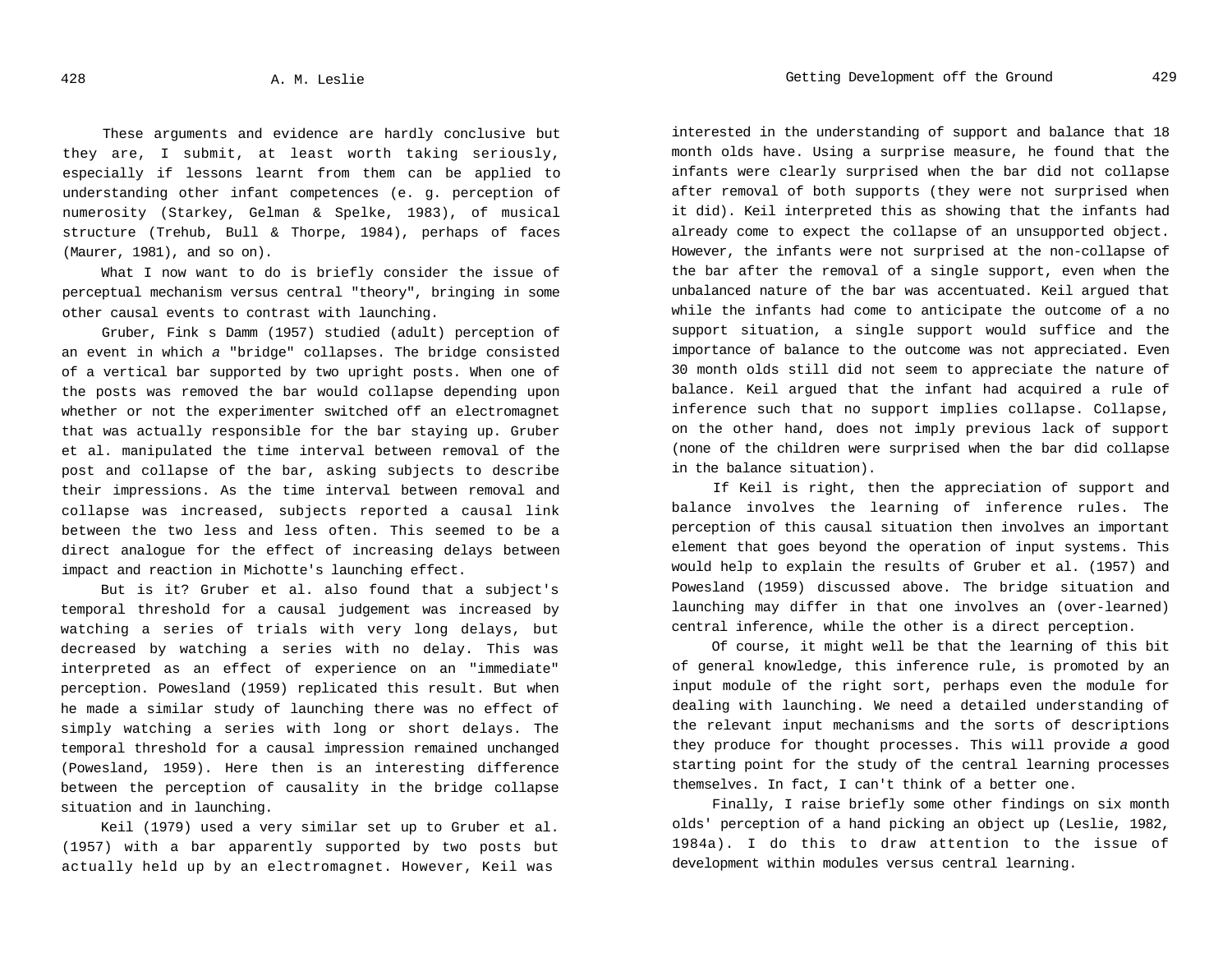

FIGURE 6; Illustration of two sequences used to test infant perception of pick up.



FIGURE 7a: Illustration of sequences used to test specificity of infant response to contact change in pick up (hand picking up the object).

Briefly the findings of these experiments were as follows. Infants readily discriminate a normal pick up from one in which the hand does not actually make contact with the object (see Figure 6). Such a change produces more recovery than, for example, a right-left inversion of normal pick up. More interestingly, this discrimination is only made when the hand actually picks up the object (as opposed to assuming a static relationship) and only when it is a hand picking up and not another inanimate object substituting for it and making similar movements (see Figure 7).

Michotte claimed that the nature of the entities involved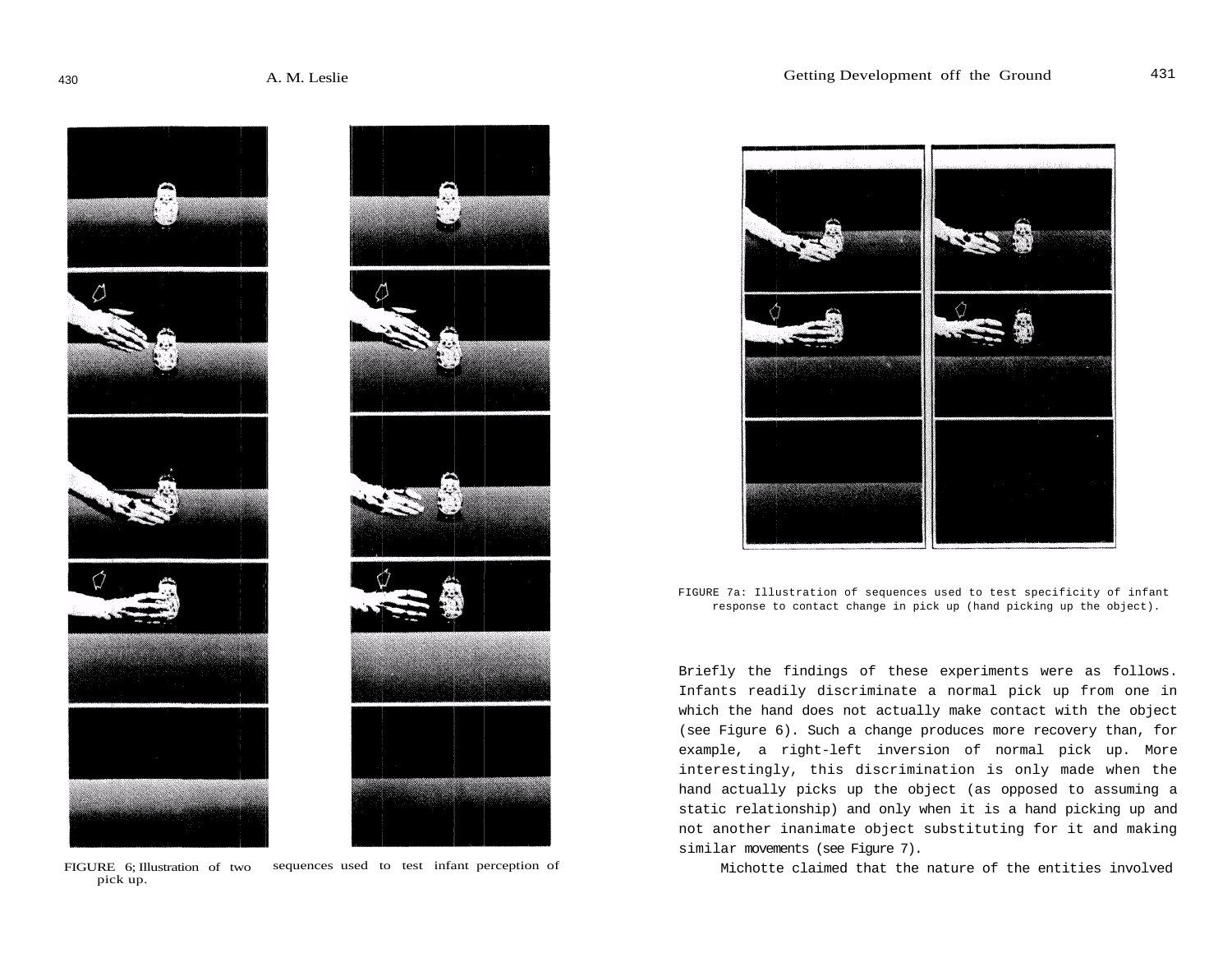

FIGURE 7b: Illustration of sequences used to test specificity of infant response to contact change in pick up (inanimate object - cube substituting for hand picking up object).

in launching was irrelevant for the causal percept. If so (but see Beasley, 1968), this could be interpreted as evidence that the module involved operates independently of object recognition. This seems plausible if it is part of the motion analysis system, given the evidence for motion analysis creating its own "objects" (see e. g. Johansson, 1950; Restle, 1979). In the case of the infant's perception of pick up, however, the nature of the objects (whether it is a hand or not) plays an important role.

This pick-up percept would have to have access to object recognition information and so have to be organised at a much

later stage of visual processing than launching. It is suggestive that cells have recently been discovered in the visual association cortex of the chimpanzee that respond specifically to mechanical hand-object interactions but not to similar actions only mimed in the presence of the object (Chitty, Perrett, Mistlin & Potter, in press). In the chimpanzee, at any rate, such manual mechanics seems to be processed at the highest stages of vision.

The perception of manual mechanisms and object recognition may also be the product of late visual processing in the human.

Certainly, the child learns to recognise an enormous number of objects within the first few years. Probably the rate of information gain outstrips even that of word learning which averages 8 new words a day between 2 and 5 years (Carey, 1978). So, while some modules may change very little after they become functional, others may acquire a great deal of specialised knowledge.

### A FINAL REMARK.

I have been arguing that perception with its distinctive organisation has a distinctive role in development. If perception is prior in ontogeny, it must make its influence felt in the development of thought. It also seems likely that input processes are prior in phylogeny. Perhaps the evolution of human thought likewise has capitalised on the nature of input descriptions.

### NOTE

1. A recent study by Baillargeon, Spelke and Wasserman (1985) provides a fascinating case study for these issues. Their results show that five-month-olds believe in the continued existence of an occluded object in a particular location which should then resist the motion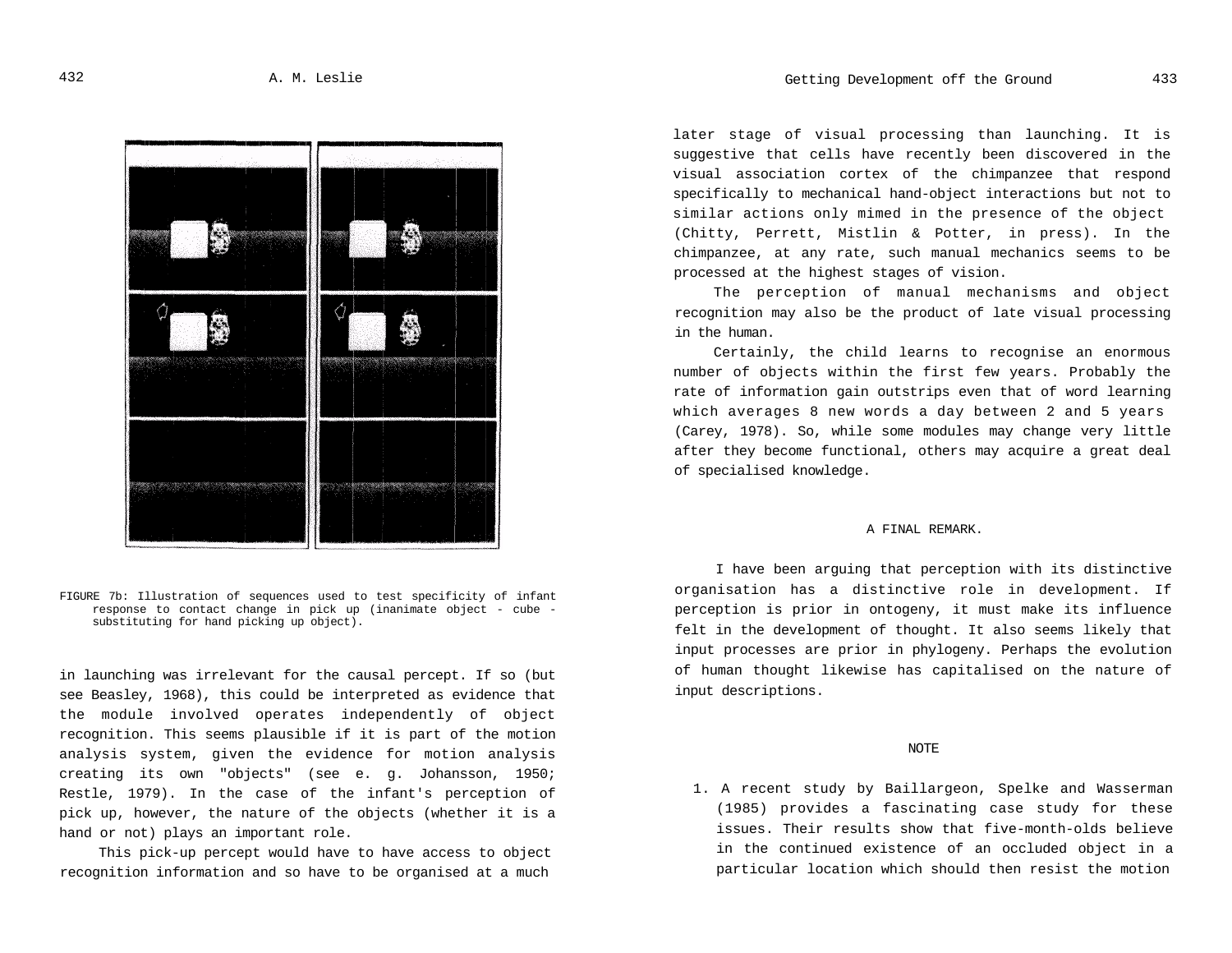of another visible object through that location. When an "impossible" event was shown them in which the visible object passed through this location, they were surprised or puzzled. I would speculate that the five-months-old's input systems already specify both the continued existence of objects that become occluded and the nonexistence of things in locations through which an object travels. The appreciation of the contradiction, however, between successive input descriptions in the Baillargeon et al. situation is surely the work of the five-month-old's central processes. This study, then, has interesting implications for both input and central systems in infancy.

#### REFERENCES.

Baillargeon, R., Spelke, E. S. & Wasserman, S. (1985). Object permanence in five-month-old infants. Cognition, 20,191-208.

Beasley, N. A. (1968). The extent of individual differences in the perception of causality. Canadian Journal of Psychology, 22, 399-407.

Borton, R. W. (1979). The perception of causality in infants. Paper presented to the Society for Research in Child Development, San Francisco.

Bower, T. G. R. (1974). Development in infancy, 2nd Edition (Revised 1982). San Francisco: W. H. Freeman and Co.

 Bullock, M. (1985). Causal reasoning and developmental change over the preschool years. Human Development, 28, 169- 191.

Bullock, M., Gelman, R. *&* Baillargeon, R. (1982). The development of causal reasoning. In W. Friedman (Ed. ), The Developmental Psychology of Time. New York' s Academic Press.

 Carey, S. (1978). The child as word learner. In M. Halle, J., Bresnan & G. A. Miller (Eds. ), Linguistic Theory and Psychological Reality. Cambridge (Mass. ): MIT Press.

Carey, S. (1982). Semantic development: The state of the art. In E. Wanner & L. R. Gleitman (Eds. ), Language Acquisition: The state of the art (347-389). Cambridge: Cambridge University Press.

Chitty, A. J., Perrett, D. I., Mistlin, A. J., & Potter, D. D. (in press). Demonstration of cells in the temporal cortex responsive to specific hand-object interactions. Perception.

Fodor, J. A. (1983). The Modularity of Mind. Cambridge, MA: MIT Press.

Gemelli, A. & Cappellini, A. (1958). The influence of the subject's attitude in perception. Acta Psychologica, 14, 12-23.

Gruber, H. E., Fink, C. D., S, Damm, V. (1957). Effects of experience on perception of causality. Journal of

Experimental Psychology, 53, 89-93.

Hume, D. (1740/1978). A Treatise of Human Nature. London: Clarendon.

Johansson, G. (1950). Configurations in Event Perception. Stockholm: Almqvist & Wiksell.

Johansson, G. (1973). Visual perception of biological motion and a model for its analysis. Perception & Psychophysics, 14, 201-211.

Kaiser, M. K. & Proffitt, D. R. (1984). The development of sensitivity to causally relevant dynamic information. Child Development, 55, 1614-1624.

Kanizsa, G. (1985). Seeing and thinking. Acta Psychologica, 59, 23-33.

Keil, F. (1979). The development of the young child's ability to anticipate the outcomes of simple causal events. Child Development, 50, 455-462.

Kripke, S. A. (1972) Naming and necessity. In D. Davidson & G. Harman (Eds. ), Semantics of Natural Language. 253-355. Dordrecht: Reidel.

Leslie., A. M. (1982a). Discursive representation in infancy. In B. de Gelder (Ed. ), Knowledge and representation. London: Routledge & Kegan Paul.

Leslie, A. M. (1982b). The perception of causality in infants. Perception, 11, 173-186.